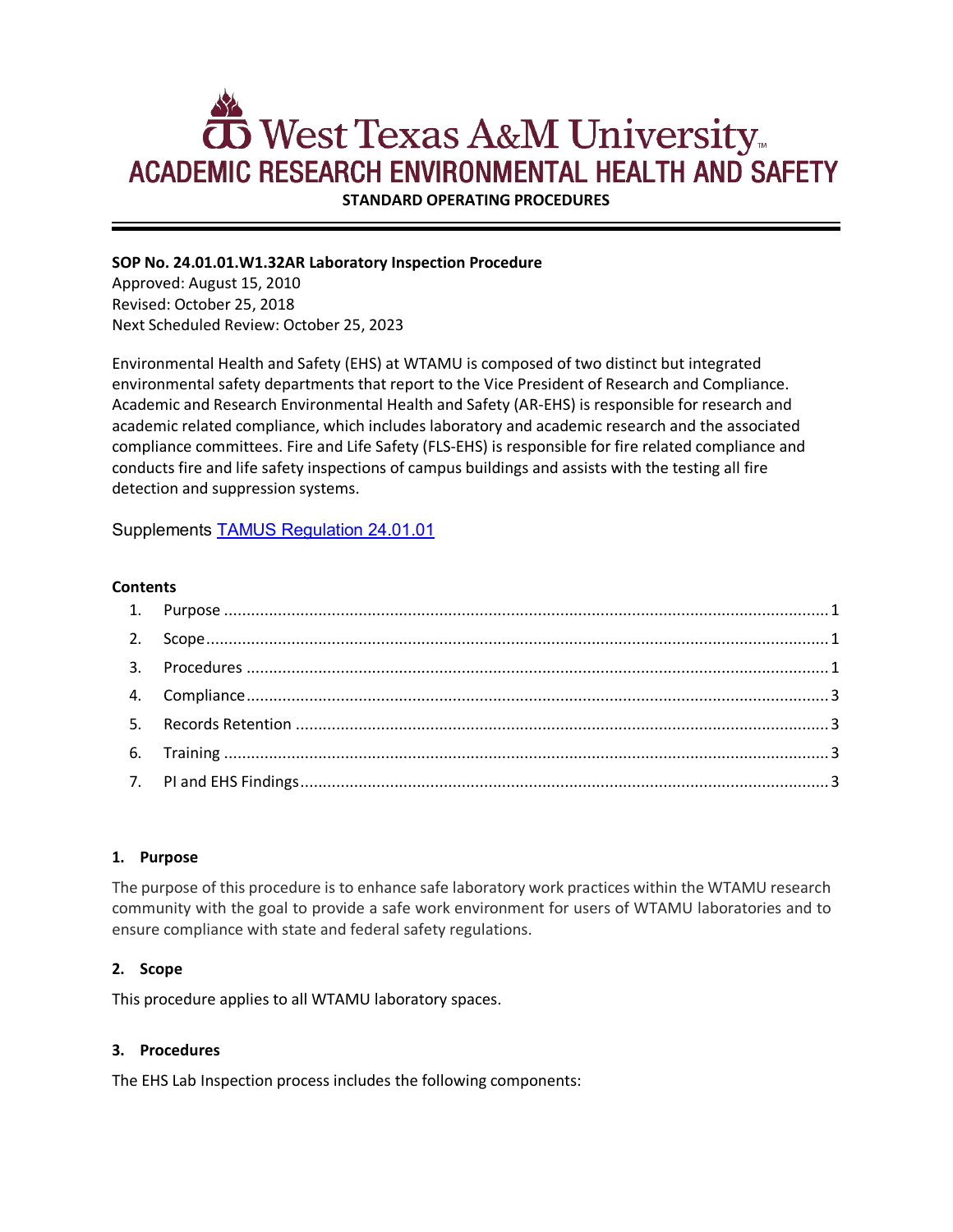- **Announced Inspections (once per year).** EHS inspectors will carry university identification associating them with the university. EHS inspectors will announce themselves at the beginning of a lab inspection and attempt to identify a safety representative from the lab to ask questions and share results. They may communicate with any lab personnel during the inspection. EHS inspectors may photograph areas of concern or commendation in laboratories and ask for a list of all lab personnel to verify training history. Furthermore, inspectors will interact with lab personnel to discover any additional questions or support needed to improve lab safety and research compliance.
- **Unannounced Inspections.** Periodic unannounced inspections of teaching and research laboratories will be conducted to help students, faculty, and staff in their support of laboratory safety guidelines and protocols. Unannounced inspections will be conducted by EHS inspectors or Risk Management or, potentially, an EHS invited ombudsman with research compliance expertise. Inspection documentation will be filed in the office of EHS.
- **Follow-up Inspections.** Laboratory safety inspection reports will be shared with the responsible laboratory personnel, faculty, and/or researchers as well as the respective department head and/or dean to ensure that all responsible parties are aware of the safety issues or commendations identified. In the event corrective actions are identified, follow-up actions will be implemented until all corrective actions are properly addressed.
- **Laboratory Close Out.** To ensure appropriate laboratory close out, the principal investigator or departmental administrator should contact EHS as soon as the need for lab evacuation is determined (preferably three months prior to exit). EHS will conduct a close-out inspection. PIs need to have all compliance related items closed, transferred, or amended prior to the close out inspection. Trash and hazardous materials need to be clearly identified and ready for removal. Animals must be transferred or euthanized prior to the close out inspection. Target dates for critical steps will be mutually agreed upon and appropriate procedures put in place. All components listed on the laboratory close-out form must be completed, with required signatory verification, as part of the principal investigators university exit process. The close- out form must be filed with the office of EHS.
- **Laboratory Check-In.** To ensure appropriate laboratory check-in, the principal investigator or departmental administrator should contact EHS as soon as the need for a lab is determined (preferably three months prior to check-in). EHS will conduct a check-in inspection to ensure the laboratory space is adequate for the intended use. Additionally, EHS will inform the laboratory PI of applicable procedures regarding the intended work. Target dates for critical steps will be mutually agreed upon and appropriate procedures put in place. All components listed on the laboratory check-in form must be completed, with required signatory verification, prior to the principal investigator utilizing the laboratory. The check-in form must be filed with the office of EHS.
- **Referral Inspections (As needed)**. When significant non-compliance, unsafe, or unhealthy conditions are reported, or incidents occurring in the laboratory are reported, inspections will immediately be conducted by EHS.
- **Annual Chemical Inventory.** Includes updating the chemical inventory as well as reviewing and segregating chemicals as appropriate. Chemical inspectors will note any unsafe laboratory conditions in either an announced or unannounced inspection and laboratory PIs will be made aware of any corrective actions through the normal notification system (IndustrySafe).

In addition to collaboration with EHS announced and unannounced inspections, laboratory PI's are responsible for implementing, maintaining, and monitoring safe laboratory conditions, including those procedures set forth in TAMUS policy and regulations, WTAMU rules and procedures, and related state and federal regulations.